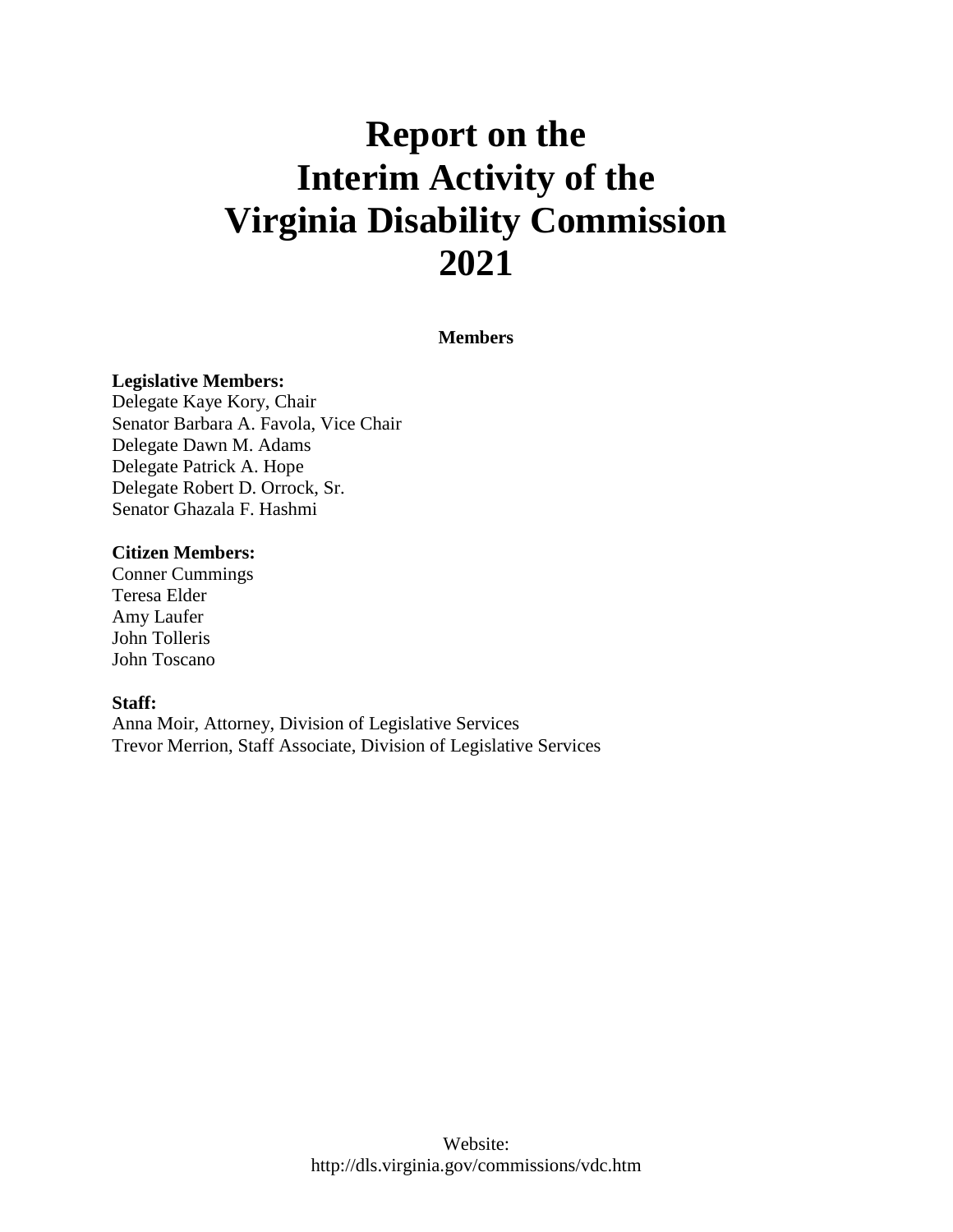# **BACKGROUND**

The Virginia Disability Commission is the legislative body charged with identifying and recommending legislative priorities and policies for adoption or examination by the General Assembly in order to provide ongoing support in developing and reviewing services and funding related to Virginians with disabilities.

#### **OVERVIEW**

The Virginia Disability Commission met once during the 2021 Interim. The meeting was held electronically on June 30, 2021, and included public comment followed by member discussion. The summary for that meeting may be found below.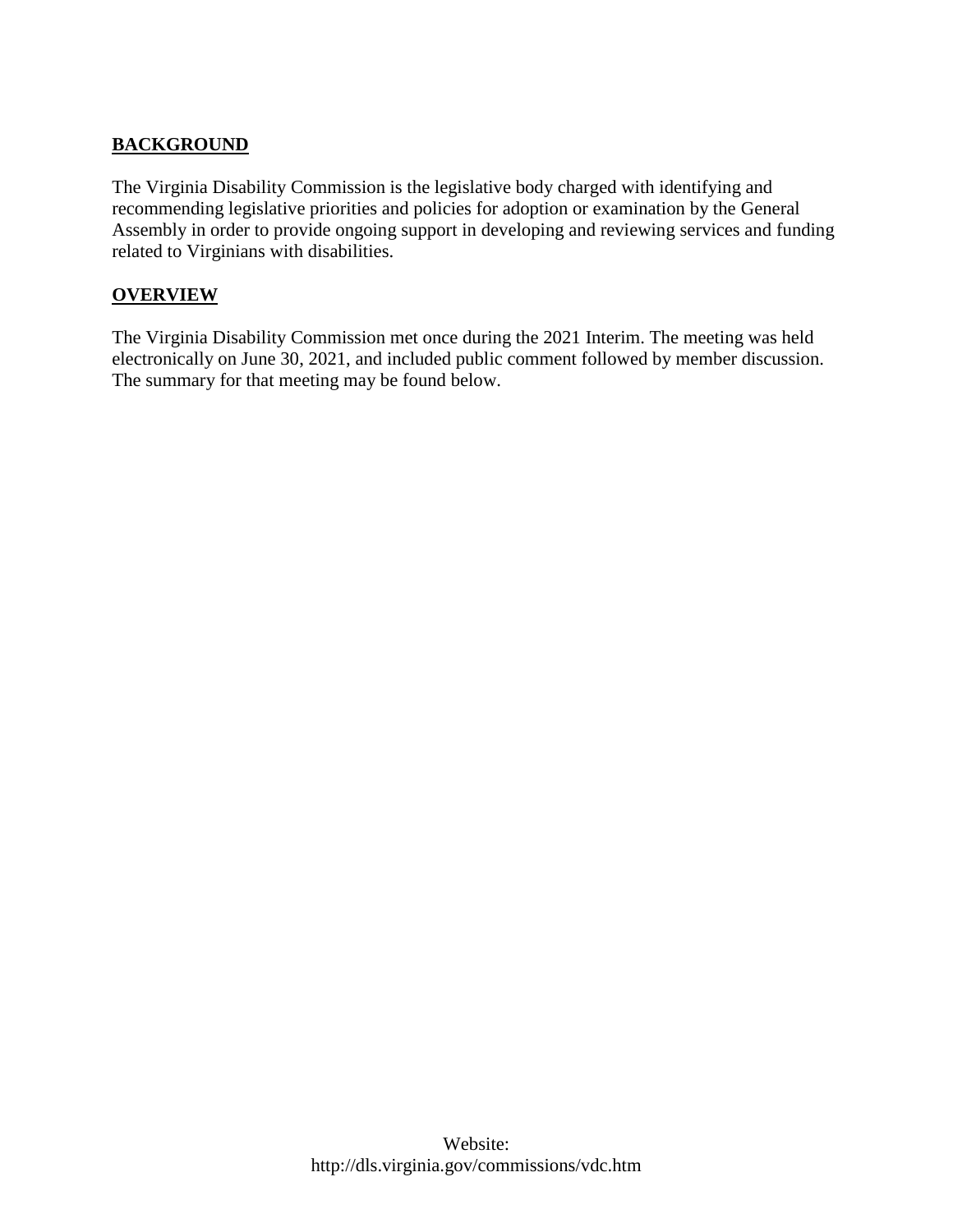# Virginia Disability Commission

June 30, 2021, at 9:30 a.m.

Electronic Meeting

*http://dls.virginia.gov/commissions/vdc.htm*

The Virginia Disability Commission (the Commission) met electronically with Delegate Kaye Kory, chair, presiding.<sup>1</sup> The meeting began with introductions and opening remarks followed by public comment and member discussion.

#### **Opening Remarks**

#### *Delegate Kory*

Delegate Kory began the meeting by outlining the purpose of the Commission. She further explained that the purpose of the meeting was to solicit input on items to include in the Commission's 2021 Work Plan.

#### **Public Comment**

A grassroots advocate with LEAD-K (Language Equality & Acquisition for Deaf Kids) requested the Commission support a bill based on SB 1741 (Edwards) from the 2019 Session of the General Assembly, which sought to (i) establish language milestones for children who are deaf or hard of hearing from birth to age 5 to improve their readiness for kindergarten and (ii) enhance access to related resources for parents and educators. She also requested better access to American Sign Language interpreters at the General Assembly, without these interpreters being a financial burden to legislators' offices, and more information about how the Commission's fund for "communication access" is currently being used.

An individual from Brunswick County also submitted a written comment requesting funds to (a) improve closed captioning for committee meetings and (b) provide live interpreters when someone from the deaf community wants to talk to his legislator face-to-face.

#### **Member Discussion**

The members discussed issues to be included in the Commission's 2021 Work Plan, including the following:

#### *SB 1741 (Edwards, 2019)*

 $\overline{a}$ 

Delegate Kory expressed her intention to communicate with the Joint Commission on Health Care about a bill based on *[SB 1741](https://lis.virginia.gov/cgi-bin/legp604.exe?191+sum+SB1741)*, relating to the establishment of language milestones for children who are deaf or hard of hearing, and plans to provide further information at the Commission's future meetings.

<sup>1</sup> **Members Present:** Delegate Kaye Kory (chair), Senator Barbara A. Favola (vice-chair), Senator Ghazala F. Hashmi, Delegate Dawn M. Adams, Delegate Patrick A. Hope, Teresa Elder, Amy Laufer, John Tolleris, John Toscano

**Members Absent:** Delegate Robert D. Orrock, Sr., Conner Cummings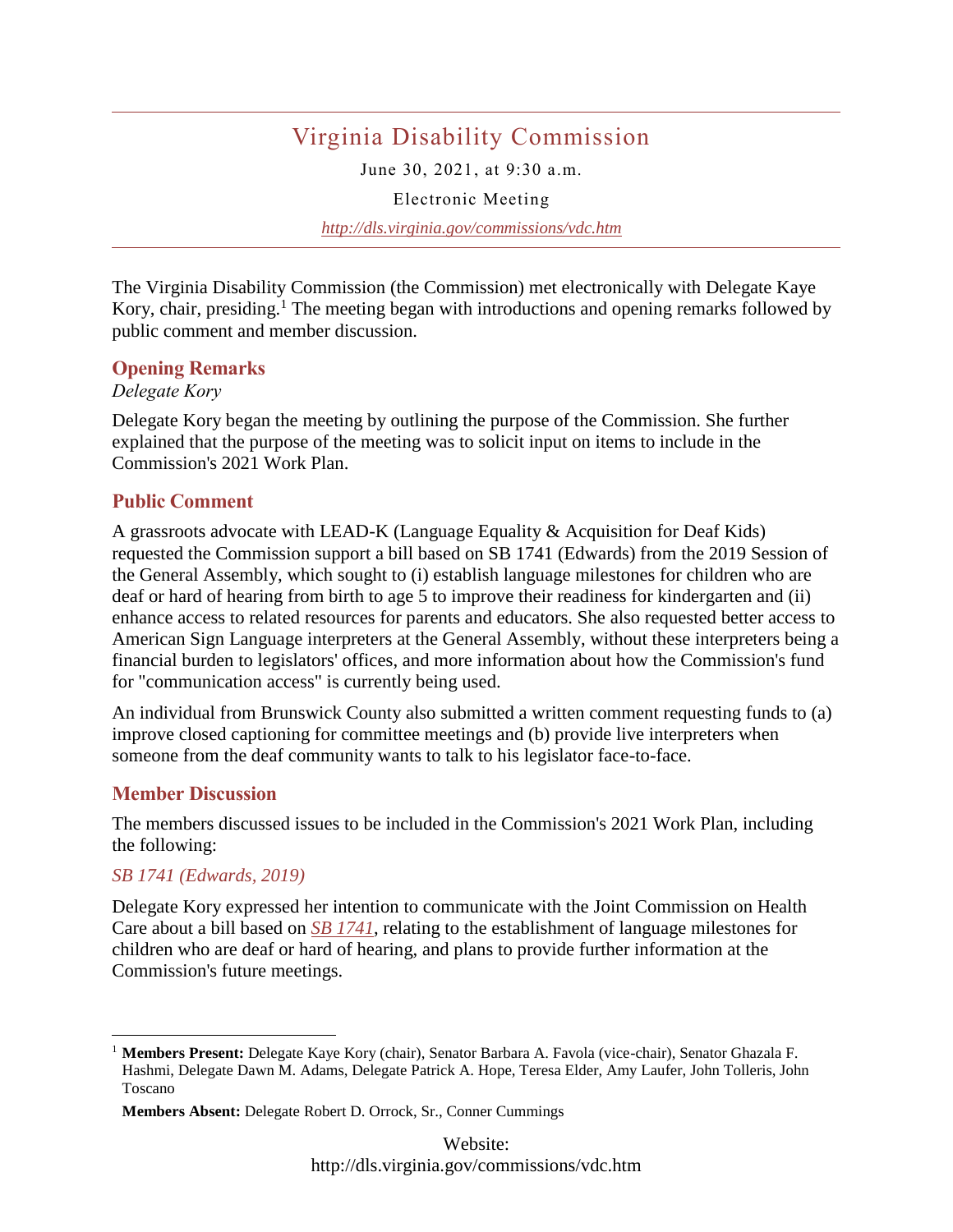# *HB 2140 (Guzman, 2021 Special Session I)*

Delegate Kory mentioned *[HB 2140](https://lis.virginia.gov/cgi-bin/legp604.exe?212+sum+HB2140)*, which directs the Department of Human Resource Management to create an alternative application process for the employment of persons with a disability, and her intention to stay informed on developments related to the implementation of this legislation.

## *Joint Legislative Audit and Review Commission (JLARC) Study of K-12 Education in the Commonwealth*

Members expressed an interest in developing work plan items and potential legislation based on JLARC's study of K-12 education in the Commonwealth (available *[here](http://jlarc.virginia.gov/landing-2020-special-education.asp)*) and highlighted some of the study's findings as points of focus, including:

- Despite emphasis on inclusion, Virginia does not prepare general education teachers or administrators with necessary special education-related skills;
- Shortcomings in post–high school transition planning require Department of Education intervention; and
- "Applied studies diploma" for students with disabilities does not help students access future opportunities and is not well understood.

Other special education issues explored in the discussion included:

- Standardizing the process by which individual education plans (commonly referred to as IEPs) are formulated across the Commonwealth, while also looking for ways to ensure that parents are more involved in the process;
- Requiring private schools to have their special education programs certified by the state; and
- Creating better standards for evaluation that would enable more disabled individuals to qualify for community college and other academic programs.

Members discussed the possibility of hearing presentations from JLARC staff and other relevant education experts to learn more about these issues.

## *Family Member Caregiver Support through the Medicaid Waiver Program*

Members noted that current Medicaid regulations prohibit family members of an individual who qualifies for a Medicaid waiver from receiving compensation as that individual's caregiver. They noted that this restriction often places an undue burden on families that have difficulty finding adequate caregiver support or that have made sacrifices in other ways to support the family member with a disability. Members also noted that during the COVID-19 pandemic these regulations were lifted and that California has already passed legislation permitting family members of an individual who qualifies for a Medicaid waiver to serve as that individual's caregiver. Members suggested the Commission develop legislation that would enable family members of an individual in the Medicaid waiver program to be compensated for serving as the individual's caregiver, while emphasizing the importance of including language to prevent abuse of the system.

Members discussed the possibility of hearing a presentation from representatives of the Department of Medical Assistance Services to learn more about the Medicaid waiver process and its rules.